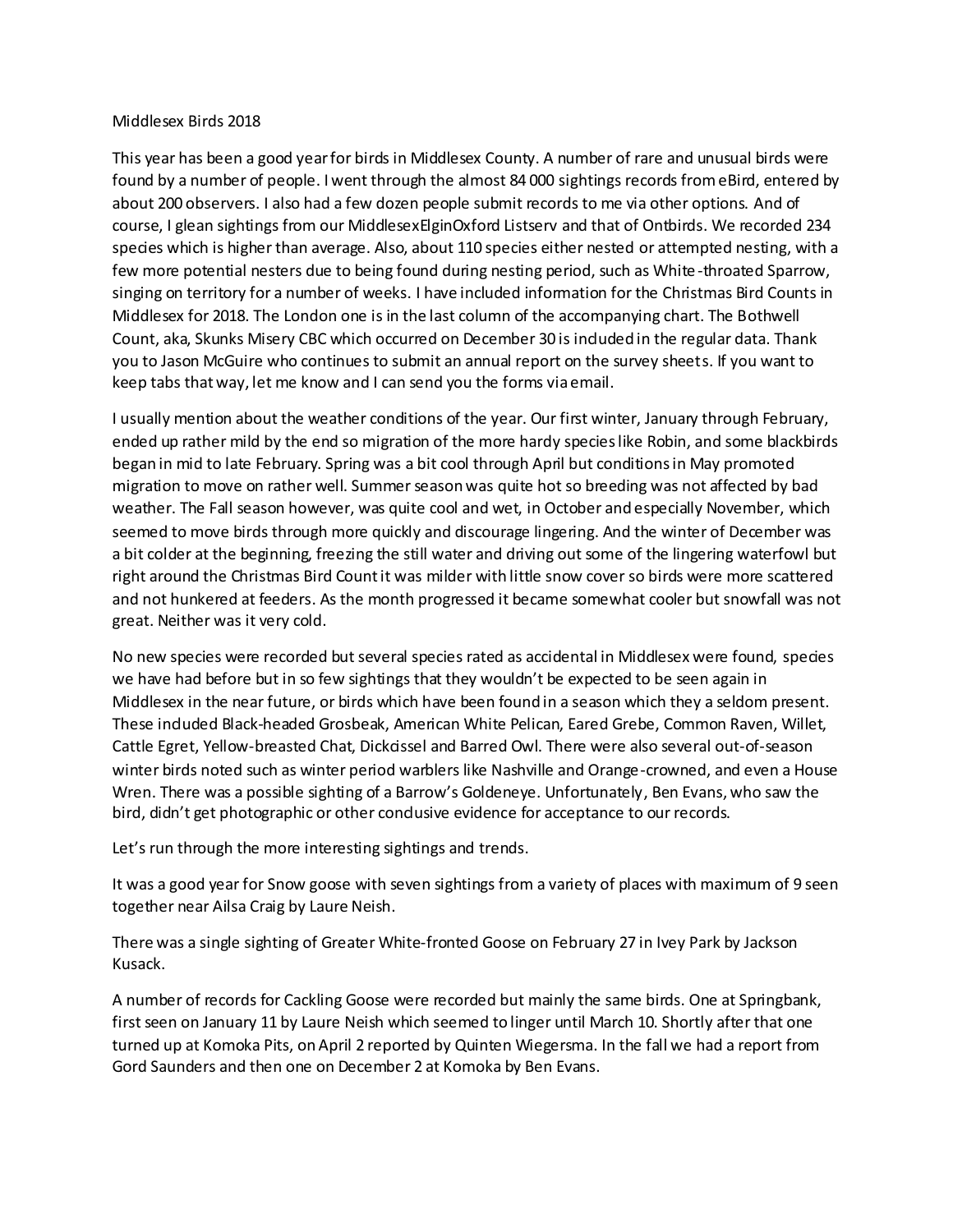Three reports came in of the increasing Trumpeter Swan. One group of 3 was reported in Strathroy Sewage Lagoons late March and first of April, by a few observers including Diane Hayman and Quinten Wiegersma on March 31. In the fall Jason McGuire found one on the Wilton Grove Storm Pond and later Estela Quintero-Weldon found one on a farm south of London.

Tundra Swans moved through in good numbers in the spring and fall. Over 1000 were noted at the flooded field in the southeast part of Middlesex on Pigram Line on the border with Oxford County. Interestingly, 3 flocks were noted flying near London in December.

From the dates for Blue-winged Teal it may be possible they nested this year.

A number of ducks spent at least some time here in the first winter of 2018, A Northern Shoveler was found at Greenway Park on February 15 by Stacie and Lucas Foerster, an unusual winter sighting. And an American Wigeon was reported from Springbank Park through much of the winter. Up to 9 Northern Pintail were seen in Springbank Park during January and February. A rare winter Green-winged Teal was reported from the end of January by Frank King and Ben Evans in Springbank Park. Finally, up to 3 Redhead were noted in 3 different locations in January and February,

Once again, a Common Merganser was noted well past migration dates on the Thames River, at Springbank Park on June 26, and perhaps the same one July 27 at Gibbons Park.

Red-breasted Merganser is quite rare in Middlesex, but we had one in Springbank and Greenway through much of the first winter and a few seen in the fall at a few sites.

A Red-necked Grebe was reported on July 25 by Estela Quintero-Weldon on a Medway Road Gravel Pit. Ben Evans got great pictures of the full breeding plumage bird. There are actually sites for nesting in Southern Ontario, but the sites are on Lake Ontario.

Sandhill Crane continue to nest in Middlesex County. Several pairs and some young were noted in a few scattered sites.

Stilt Sandpiper are rarely seen in migration, but a few were reported in the fall, and a very late record from October 16 was given by Laure Neish, seen in Komoka Provincial Park.

One shorebird we seldom see in Middlesex County is Willet. Very surprising to have two at the Dingman Constructed Wetland on Dingman Drive east of Wellington Road, on July 17, reported by Will Van Hemessen.

A group of 3 sanderlings, rare for the County, were seen on July 26 by Laure Neish and Ben Evans at Strathroy Sewage Lagoons.

A group of 29 Short-billed Dowitchers were found May 15 at Kirk Cousins CA by Sarah Bonnett and Will Van Hemessen. At Dingman Constructed Wetlands, a few more were seen in the fall

Shorebird species are seldom seen in the winter period, but a Wilson's Snipe was found along White Oak Road on January 23 by Lucas Foerster.

Despite having both Ring-billed and Herring Gulls present for every month of the year, neither have been shown to nest in Middlesex County. Throughout the breeding season for these birds, a few nonnesting gulls are usually found in the County. Building in numbers up to into December both species, but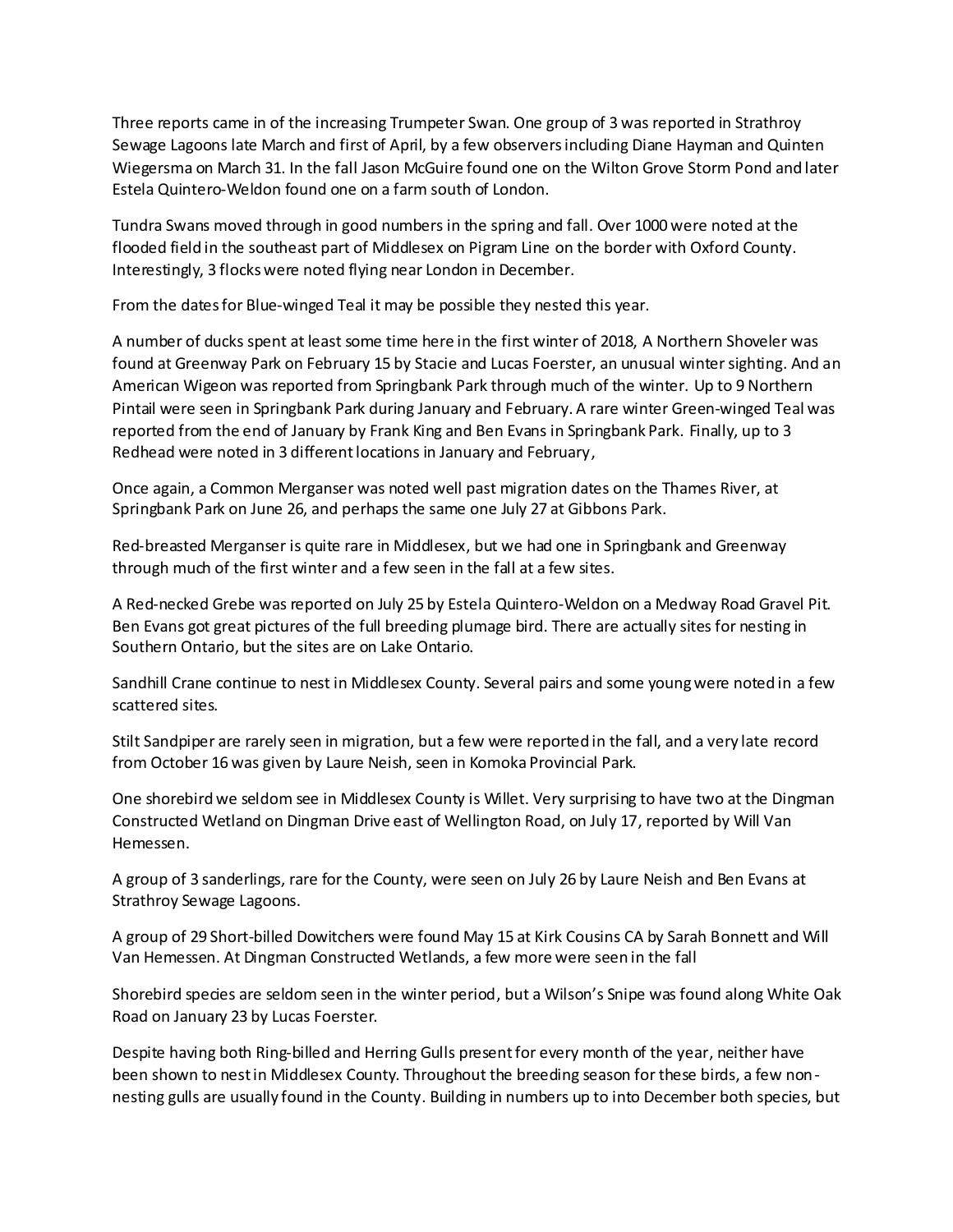particularly Herring Gulls, linger at the Westminster Dump, up to over 3000 Herring Gulls, before the numbers decrease to low levels in January and February of the next year as temperatures drop. So itis difficult to pinpoint a beginning or end to migration periods, so I looked for a sudden significant change in the numbers of those species to determine dates. This is the same for other species which have a few sightings during the breeding season but are not known to breed in Middlesex. Most are species which have non-breeding years before becoming adults. A few may linger due to illness or lingering.

And the rare gulls like Iceland, Glaucous and Lesser and Great Black-backed Gulls all seem to mostly disappear in January and/or February depending on the winter conditions, and don't arrive until later November or early December. They are found with those large congregations at the Westminster dump.

Of note with these birds were up to 4 Glaucous seen a few times at the dump in December, up to 5 Lesser Black-backed, up to 4 Iceland, and also seen for an amazing number of Great Black-backed Gulls on December 21, when 63 were recorded by Lucas Foerster.

There was an unsubstantiated report of a flyover of a Red-throated Loon near Gibbons Park on October 13. Regular migration dates in the fall for Common Loon are usually in September but there was a sighting July 6 at Komoka by Laure Neish, perhaps an injured bird.

A Double-crested Cormorant was noted on the Thames River, south of Wharncliffe to Springbank Park through much of December. Similar to the gulls, this species has been found lingering in suitable habitat, such as large ponds/lakes in our County during its breeding season but there has not been a nesting in our County.

A remarkable sighting was on August 28 when Corey Hayes found an American White Pelican at the Komoka Ponds. He took a great picture of the bird. I am not aware of any further reports of that bird.

An Eared Grebe was found on January 11, on the ground in Whitehills subdivision and brought into Salthaven where it was rehabbed and released on the Thames River.

We had a successful nesting of Least Bittern at the Delaware Sportsman's Pond this year. At least 2 young being fed by parents was noted in early July.

A Great Egret hanging around at the Dingman Constructed Wetland from late May through August interfered with the usual dates for migration of that species. Usually they disperse from the nest sites in July. There was also a later spring sighting of an apparent pair in June from Cuddy woods SCRCA. No further reports but no nesting is suspected. They have not been reported as nesting in our County.

Another great sighting was that of a Cattle Egret in November, seen first by Jason McGuire on the  $4<sup>th</sup>$  out on Hyndman south of Melbourne

Bald Eagles continued to nest in Middlesex, with 2 or more nests in the City and several others known along the Thames River and one over in Coldstream.

And Golden Eagles continued to winter in south-west Middlesex with up to 4 seen in January.

Northern Goshawk is a rarely seen species in Middlesex and usually reported in the Fall. This year we had three sightings listed in the Fall.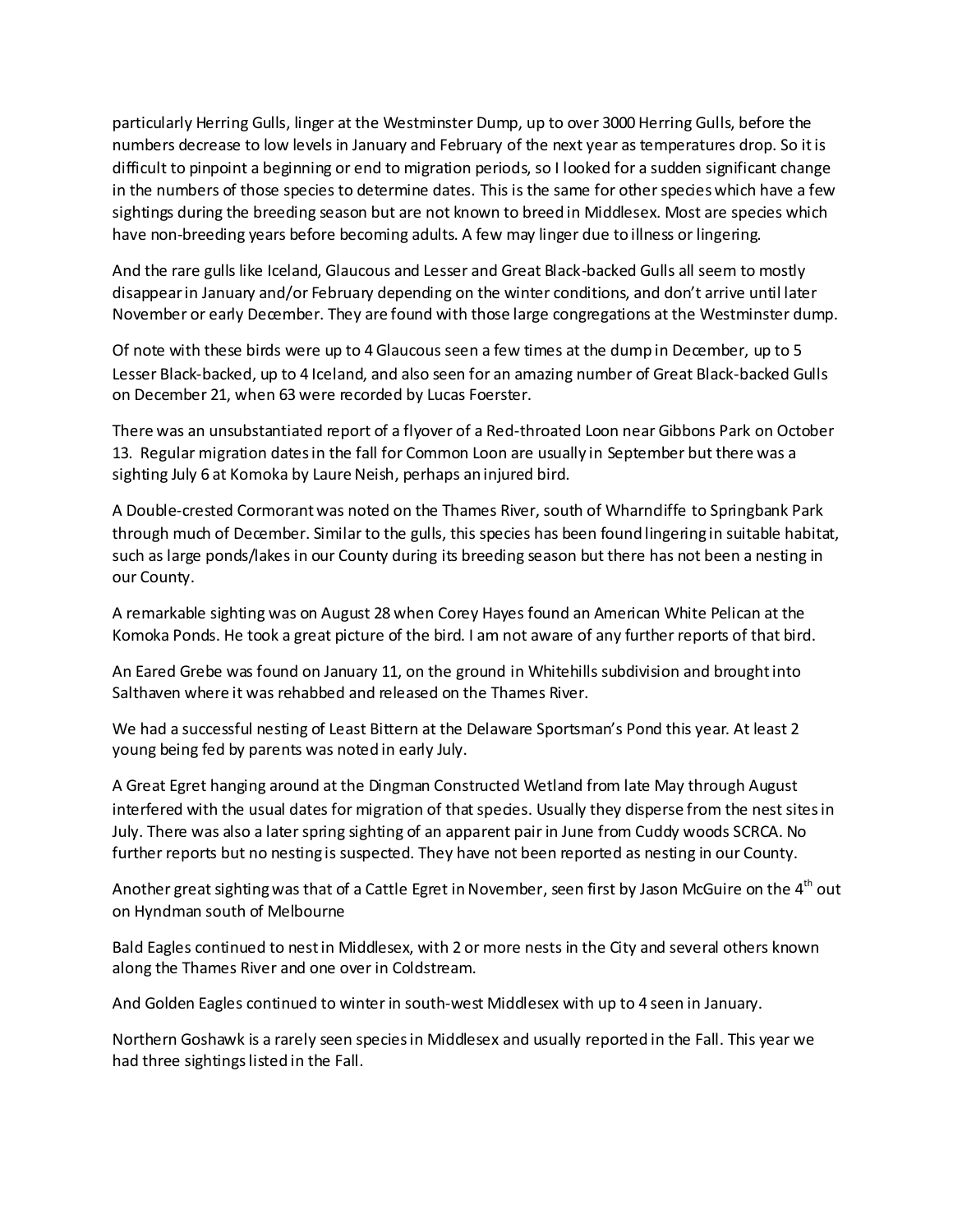Interestingly, a Snowy Owl was located near 1625 Centre Road, near Strathroy until at least August 1. A couple of other spots in the County had sightingsinto June. Very strange behavior for this Arctic specialty.

Exciting to have a Barred Owl in the area of UWO reported first November 14 by Brian Beharrell. It was seen a number of times into December.

About a dozen sites were reporting Red-headed Woodpecker which is somewhat encouraging, due to their dedine. At least some of those birds were successfully breeding.

The uncommon Pileated Woodpecker was sighted in more than usual numbers this year. There have been increases in that species for the last few years.

There continued to be a decline in the number of American Kestrels in Middlesex. It is difficult to tell when migrants come and go with such low numbers being recorded, and only a few are known to be nesting.

In contrast, the number of Merlin sighted has gone up a lot. Again, it is tough to tell when the migrants are coming through for the reason that birds are present most of the year, and several are nesting in the city.

And despite the quite large number of sightings for Peregrine Falcons, with some hanging around our buildings in London, I don't know of any successful nesting. One of our 2000-year nestlings, Buffy was found with a broken wing at the St. Mary's Cement plant. Unfortunately, she did not survive surgery. She was known to be nesting in the area of that plant.

For several days in early May a White-eyed Vireo was reported from Northbrook Park, first spotted by Quinten Wiegersma. And a very late one was found by Don Webb and Frank King in Komoka PP on October 18.

Common Ravens are listed as accidental due to the low numbers we have recorded in the County. But in 2018, one was reported by Lucas Foerster on September 11, at Five Points Forest, a TTLT property. And Gord Cameron and Mike Channon reported one on January 13 on Whalen Line, near Granton.

Sightings of Tufted Titmouse continue to rise. There are a number of nesting sites in the County, including Skunk's Misery and along the Thames River in and near London.

A really excellent winter bird, a House Wren, was found and photographed by Frank King on December 19 at the Coves. We had one on a Christmas Bird Count in 1975, and there have been a handful of other winter sightings over the years.

And speaking of winter birds, two reports for Gray Catbird came in for December. Lucas found one at Fanshawe CA on the 11<sup>th</sup>, and Dianne Hayman had one on the 31<sup>st</sup> at Strathroy Sewage Lagoons. And one was reported by Jill Crosthwaite on Becher Street in London from January 11 to February 1.

Hayden Bildy found a Bohemian Waxwing on December 9 in London, our first in a few years.

Laurie Neish was visited by 2 Hoary Redpolls on November 21 at her home.

Our only crossbill sighting was a single White-winged seen by Quinten Wiegersma in Virginia Park, London.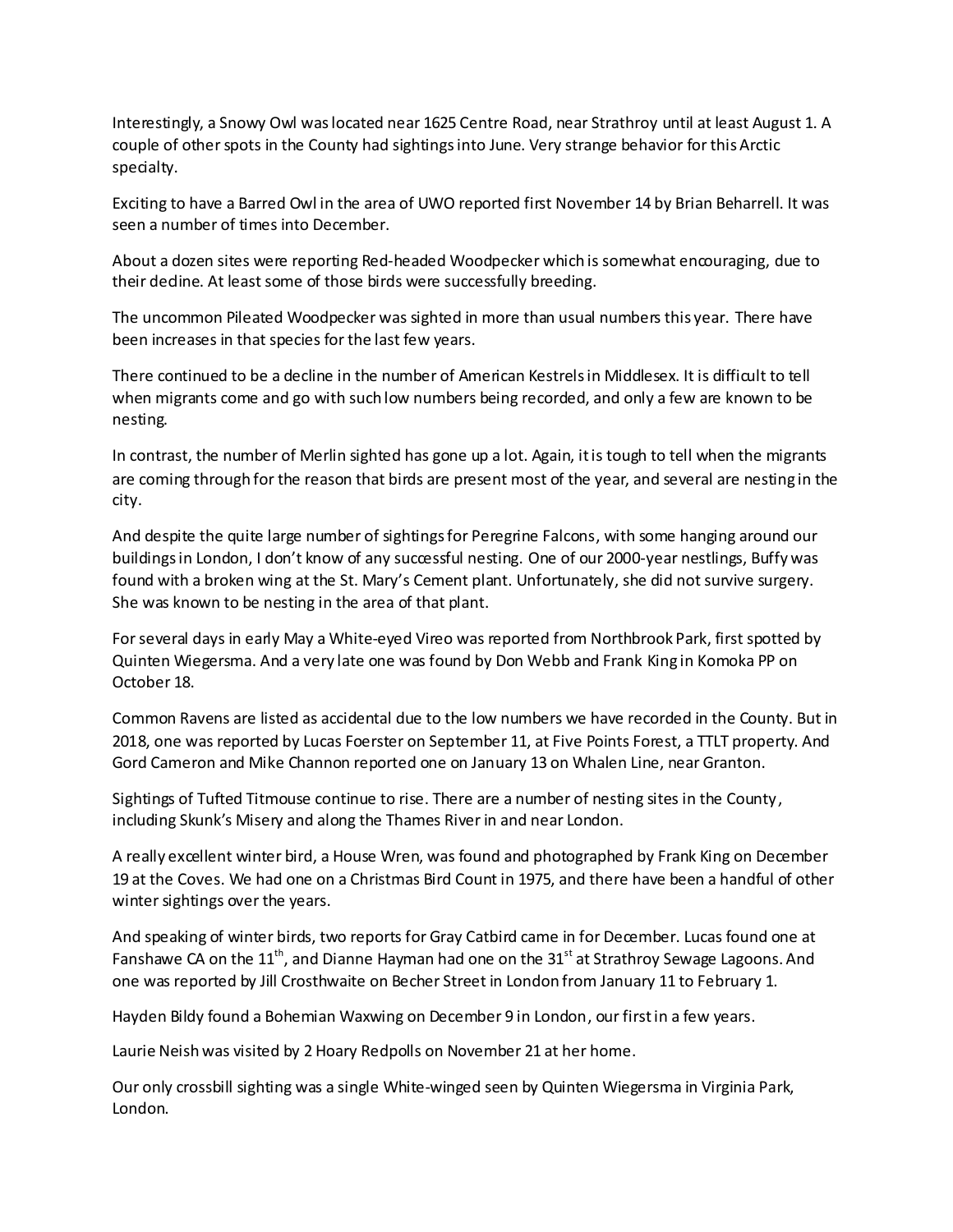Only one report of Northern Mockingbird was from late Spring in the yard of Chris Goodwin in Oakridge.

At least one White-throated Sparrow, and possibly two, were found singing on territory in Sifton Bog, suggesting the potential for breeding. I believe they have nested there before but not for many years.

Another great potential nesting bird was a Yellow-breasted Chat. But it was only recorded once that I know of, on May 30, by Paul Gelok and Travis Cameron in on the south side Komoka PP off Gideon Drive.

We had a Prothonotary Warbler at Westminster Ponds in late April, first reported by David Rodenhiser, but the bird was not recorded after April 30.

Remarkably up to 3 Orange-crowned Warblers were reported from the Coves, first by Ben Evans, though one was found there first on October 3 by the Lucas Foerster, and that may have been one of the ones Ben found. Also noted by Ben on December 10, was a Nashville Warbler. Another one of the latter species was also found in December on the  $8^{th}$  , reported from the Strathroy CA, by Cathy Quinlan.

Various rare and unusual warbler species had breeding evidence for our County. In Skunk's Misery there were a good number of Chestnut-sided and Hooded Warblers on territories. Cerulean Warblers were also noted there. There was a sighting of a Magnolia Warbler on the first of July, by Blake Mann, in Skunk's Misery. One was noted there in late May as well which suggests that the species might have been on suitable territory.

There was an attempted nesting of Dickcissel south of London, from May 27 to at least July 4. It was during that time a singing male was there. And reports up to two females in the same area in that period. It is not known what happened after that. So many have been found in the area over the last few years, the status has been upgraded to occasional from accidental.

I received an email with a great picture of a Black-headed Grosbeak which came to a feeder for a day in June. Hank Haliday who contacted me, said the bird had visited his neighbours, Ed and Judy Preszcator, and they live not too far from Ailsa Craig. It is unfortunate it didn't stick around for the birding community to enjoy.

Our Christmas Bird Count was on December 15 and produced a number of good finds. Among the special birds were Tundra Swan, Northern Pintail, Canvasback, Red-shouldered Hawk, Eastern Phoebe, Ruby-crowned Kinglet, Hermit Thrush, Gray Catbird, Fox Sparrow, and Red-winged Blackbird. As well, the afore-mentioned warblers, the Orange-crowned Warblers, as well as a Yellow-rumped Warbler were also noted on the Count. We had several good gull species, induding Iceland and Lesser Black-backed Gulls. Over-all we had far fewer individuals found on the Count, possibly due to a number of factors but mainly I think from weather conditions, the poor weather in the Fall preceding the Count, and the relatively mild weather on the Count day. The number of species was a bit lower than average at 74.

So as you can see, a great year for birding in Middlesex in 2018. The chart is a working copy, so if you have any alternative dates, please let me know. There is an accompanying file which explains the structuring and completing of the chart.

Please continue to submit your sightings through eBird.org. Or send directly to me via email. And consider using the MiddlesexElginOxford and Ontbirds Listservs. Through your records we can get a clear picture of the birds of Middlesex.